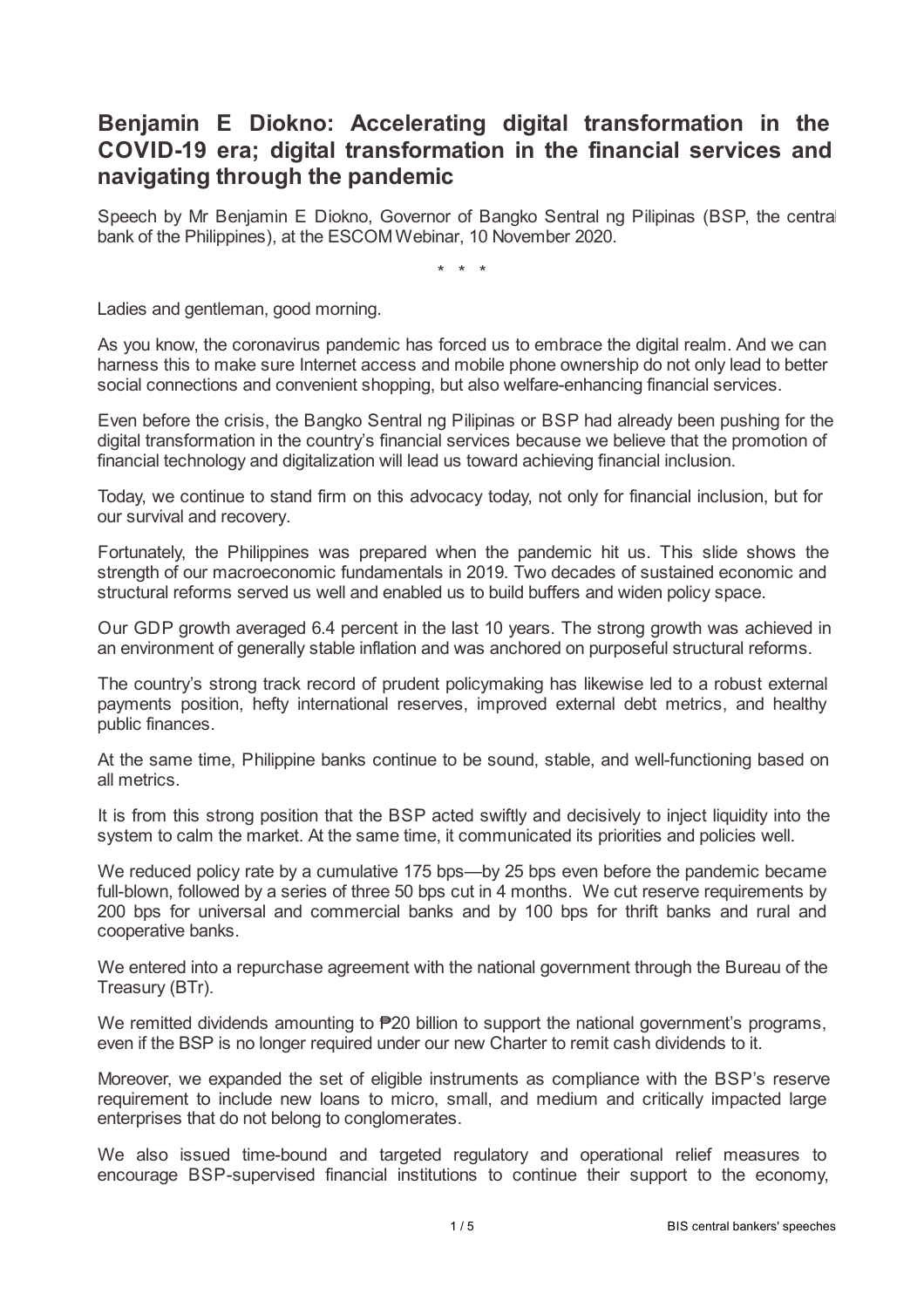particularly the micro, small, and medium enterpresis.

These measures include extension of financial relief to borrowers, incentivized lending, promotion of continued access to financial services, support for continued financial services delivery, and support for sufficient level of domestic liquidity and economic activity.

In sum, we have injected approximately P1.9 TRILLION PESOS (approximately \$US 39.2 billior in liquidity into the financial system, equivalent to 9.6 percent of GDP.

Indeed, the pandemic has given us an opportunity to further accelerate the digital transformation of the financial services sector.

In fact, we have encouraged the use of electronic payments to enhance the speed, convenience, and affordability of financial transactions. Particularly, PESONet—as a viable alternative to checks and recurring bulk payments; and InstaPay—as a substitute for cash.

The existence of the PESONet and InstaPay was crucial in facilitating two key milestone initiatives of the National Retail Payment System: the Government e-Payments ("EGov Pay") facility via PESONet; and the National Quick Response Code Standard ("QR Ph") via InstaPay.

As a result of the pandemic and the consequent lockdowns, more consumers shifted from cash payments to digital payments.

The evidence is crystal clear: the use of PESONet and InstaPay zoomed exponentially. For the first eight months of 2020, the value of InstaPay rose almost 400 percent, while that of PESONet jumped 100 percent year-on-year.

By volume of transactions, InstaPay and PESONet soared by 624 percent and 130 percent, respectively.

This is truly excellent news. As Governor of the BSP, one of my personal goals is to have not less than 50 percent of transactions, by volume and value, to be done digitally by 2023. With the pandemic, I am optimistic that this goal will be met even sooner.

Of course, this is consistent with my other vision of shifting from a cash-heavy to a cash-lite economy.

Indeed, the speed and breadth of digitalization are gaining momentum. And we want to push harder.

On September 8, 2020, the BSP, together with the Trust Officers Association of the Philippines, launched Digital PERA, which stands for Personal Equity Retirement Account. Digital PERA utilizes a digital platform where investors can open, access, and invest 24/7 through their PERA account anywhere in the world using their mobile gadgets.

This breakthrough project is in addition to an array of digital-enabled investment outlets such as the Unit Investment Trust Funds and Mutual Funds, which are now available for retail clients.

The BSP is also implementing a Digital Literacy Program.

This initiative is part of the BSP's financial education advocacy, which aims to increase public trust and confidence in the digital finance ecosystem and encourage massive usage of digital financial services by consumers across all sectors.

As we now steer the Philippine economy back to its previous position, the entire government and the BSP are exerting enormous efforts to not only restore the economy and help the Filipino people survive this crisis but for the Philippines to be even better, stronger, more inclusive,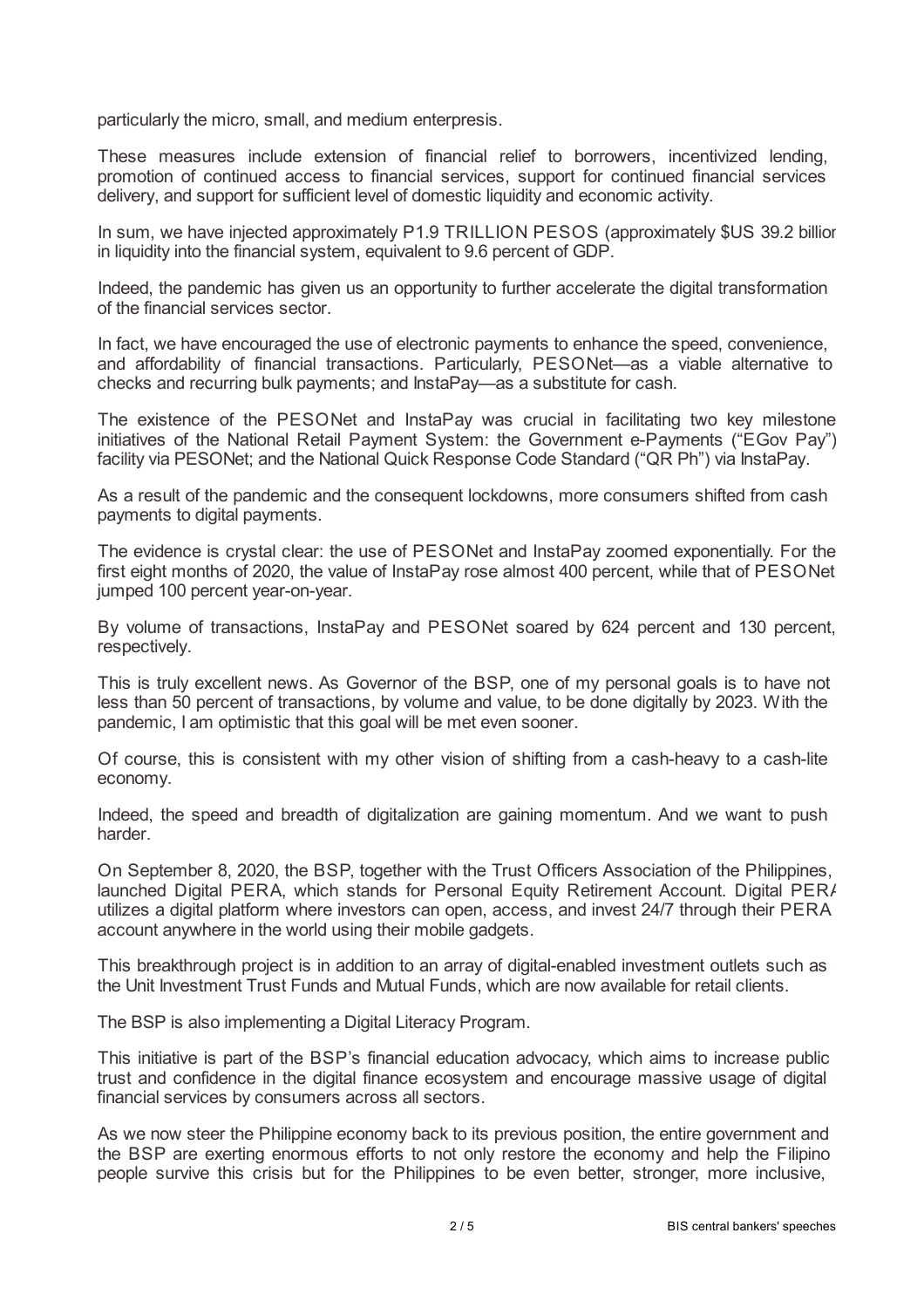technologically prepared, and more competitive than before the pandemic.

The BSP's Digital Payments Transformation Roadmap for 2020 to 2023 sets out our initiatives and strategies for achieving an efficient, safe and inclusive payments ecosystem.

It has two key strategic objectives. First, it aims to strengthen customers' preference for digital payments by converting 50 percent of the total volume of retail payments into digital form. IN addition, it aims to expand the proportion of financially included to 70 percent of Filipino adults.

To help us assess how well our policy interventions contribute to the transformation into digital payments, the Better than Cash Alliance or BTCA is helping us build a simulated model which will estimate the potential change in the level of e-payments volume and value driven by policies initiated by the BSP.

The second objective is to encourage innovations which will boost real-time payments velocity. In particular, we intend to make available more innovative digital financial products and services.

These services will be enabled by the National ID System. It will also be supported by the availability of modern payment services that will facilitate real-time processing of financial transactions.

These BSP objectives hinge on a triad of critical pillars that are seen to build an environment conducive to digital transformation.

One of the pillars relates to the development of payment streams. At present, InstaPay serves as the instant payment stream, while PESONet is a batched payment stream.

The next pillar relates to the establishment of digital infrastructure which facilitates interoperability of payment services. Interoperability allows seamless transaction processing which is necessary for achieving efficiency.

The last pillar is the implementation of digital governance standard. The goal is to maintain public trust in the payment systems. This will be done by protecting the integrity of consumer data and ensuring appropriate management of digital products and services.

Aside from the establishment of the Digital Payments Transformation Roadmap, we are set to pursue more digital payment initiatives in the near term.

We want to extend the QR Ph use case. From only person-to-person or P2P when it was launched in November 2019, QR Ph will soon include person-to-merchant or P2M payments. Since accepting payments via QR is simple and affordable, it is expected to benefit not only large business organizations but also the small unbanked vendors such as peddlers, sari-sari store owners, and other entrepreneurs.

Another initiative is the one bills payment facility, which aims to remove the inefficiencies associated with the current fragmented bills payment mechanisms. The billers will be capable of collecting from their customers even if the payment service providers of the billers are different from those of the customers.

We will also provide a more flexible way for businesses and consumers to make payments through the request to pay service. The payee will only need to send an electronic request for payment to the payer, showing how much is being requested for payment and when it falls due.

A fourth initiative in the pipeline is the direct debit use case. Here, the payer sends the payee an electronic authority or mandate to draw funds directly from the payer's account on a regular basis. This case is ideal for recurring payments such as monthly rentals, periodic loan amortizations, and quarterly insurance premiums.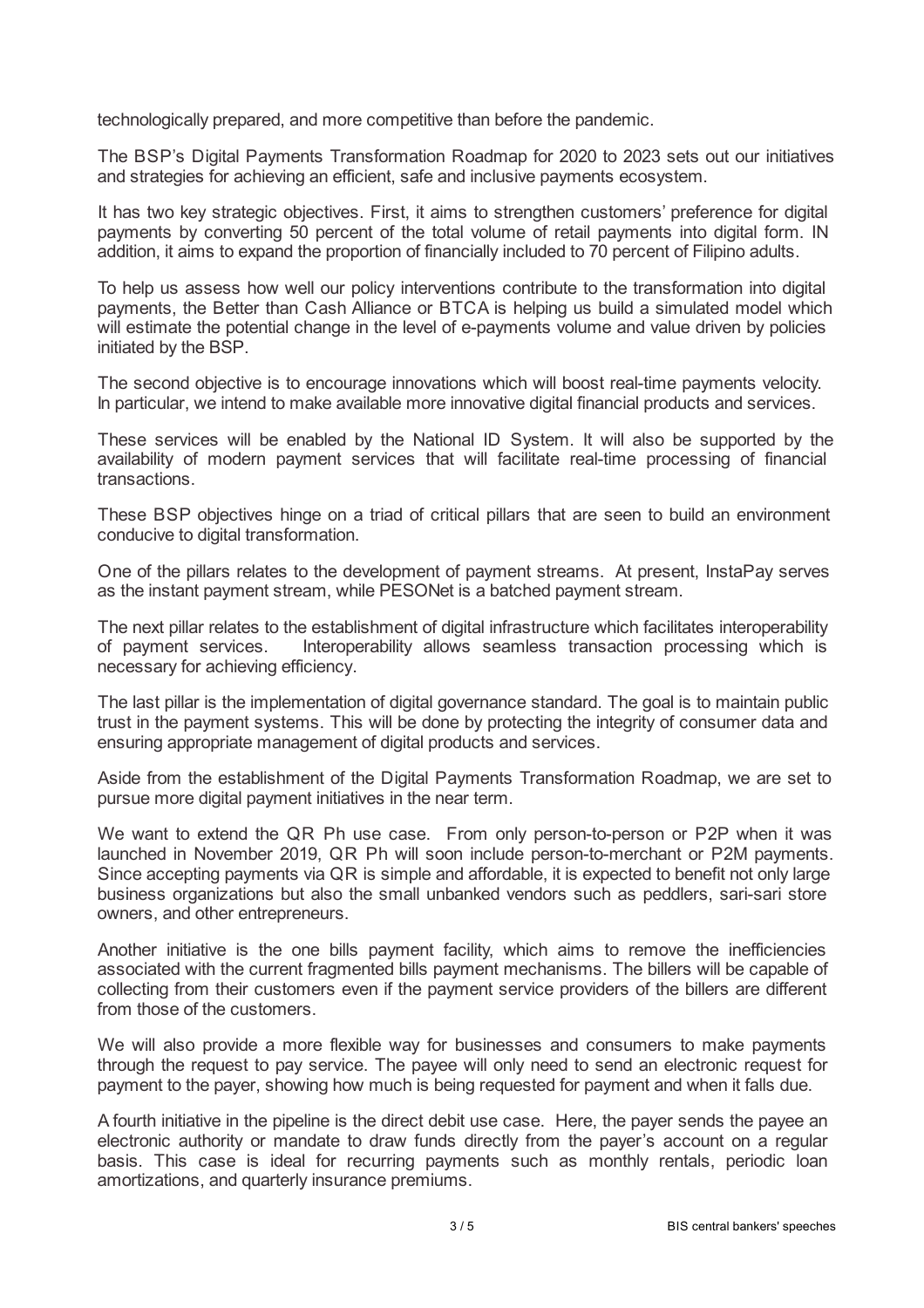Aside from the establishment of the Digital Payments Transformation Roadmap, we are set to pursue more digital payment initiatives in the near term.

We want to extend the QR Ph use case. From only person-to-person or P2P when it was launched in November 2019, QR Ph will soon include person-to-merchant or P2M payments. Since accepting payments via QR is simple and affordable, it is expected to benefit not only large business organizations but also the small unbanked vendors such as peddlers, sari-sari store owners, and other entrepreneurs.

Another initiative is the one bills payment facility, which aims to remove the inefficiencies associated with the current fragmented bills payment mechanisms. The billers will be capable of collecting from their customers even if the payment service providers of the billers are different from those of the customers.

We will also provide a more flexible way for businesses and consumers to make payments through the request to pay service. The payee will only need to send an electronic request for payment to the payer, showing how much is being requested for payment and when it falls due.

A fourth initiative in the pipeline is the direct debit use case. Here, the payer sends the payee an electronic authority or mandate to draw funds directly from the payer's account on a regular basis. This case is ideal for recurring payments such as monthly rentals, periodic loan amortizations, and quarterly insurance premiums.

With digital financial services emerging as the "new norm," the BSP proactively builds a regulatory environment that is conducive to digital innovations.

In this regard, we are finalizing an enabling policy for fully digital-oriented banks, establishing "digital banks" as a new bank classification. This new and upcoming bank classification is distinct from the other bank types, since they will conduct end-to-end processing of financial products and services through digital platforms and electronic channels. These banks shall only be allowed to establish an office dedicated to receiving and addressing customer concerns.

With an envisioned minimum capitalization of P1 billion, digital banks are expected to contribute to the greater efficiency in the delivery of financial products and services, and in expanding reach to the unbanked market segments.

The BSP shall also continue to adopt prudential standards when granting a digital bank authority, permitting only applicants meeting our financial and risk management requirements. We envision a minimum P1 billion capitalization for digital banks.

We constantly remain vigilant and proactive against cyberthreats, which soared during the lockdown as financial consumers conducted more transactions online. The BSP advocates the "zero trust model," directing its supervised financial institutions to subject any access to their digital infrastructure to verification and security screening. The BSP has also embarked on cybersecurity campaigns, issuing advisories to warn the public on emerging cyberthreats and scams especially during this unprecedented health crisis

The COVID-19 era has indeed changed the way we live, work, and play. It has challenged us to try things we have never done before or were afraid to do, to quickly adapt to changes, to take unprecedented moves, and to take a step toward a world of new possibilities. The digital transformation has indeed increased our resiliency.

This brings to mind a Japanese proverb about the bamboo tree: "The bamboo that bends is stronger than the oak that resists."

In times like these, raw strength is important, but equally important is the ability to bend and adapt. Digitalization is part of the new normal, and the rate and speed of how we get used to it